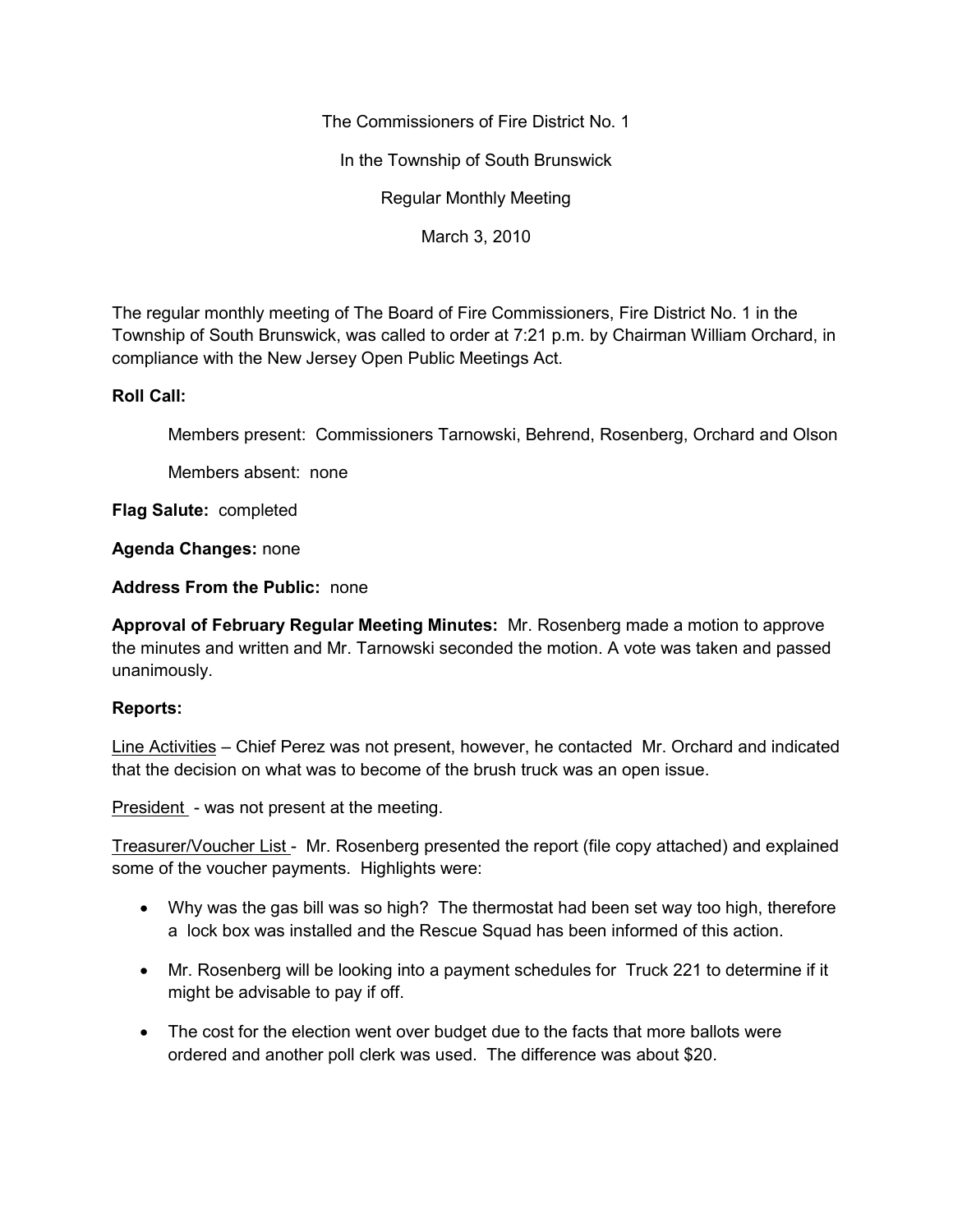Mr. Rosenberg stated that a new computer is a necessity, as the existing system is extremely slow. He made a motion to purchase a new desk top computer to replace the existing one and look into a lap top, not to exceed \$2K for both units; Mr. Tarnowski seconded the motion. A vote was taken and passed. Mr. Tarnowski will do some investigation into appropriate systems.

Mr. Olson made a motion to accept the Voucher List as presented and Mr. Behrend seconded the motion. A vote was taken and passed.

Secretary – Mr. Olson had nothing to report.

Fire Coordinator – Mr. Corris presented his report (file copy attached). The report was straight forward and there was no discussion on any item.

Mr. Rosenberg stated that there is a dual axle car carrier trailer being housed at Station 23 and has not been used for its intended purpose, which was to carry two 400 lb. extinguishers. Mr. Corris stated that they were never put on or tested and noted that it was decided not to use them, as the cost of testing was too high. Mr. Rosenberg suggested trying to sell the trailer on an on-line service and Mr. Corris stated that "GovDeals" might be the appropriate avenue for it and the extinguishers. He presented sample documents (Sale of Property and Resolution) that would allow the Board to sell items, without having to go through an attorney. Additional guidelines were presented to the Board. Mr. Corris explained that an account would need to be established with GovDeals, at a cost of 7.5% of the selling price. Should the item not be sold, there is no charge.

It was decided to try using GovDeals to sell the trailer and the extinguishers. If it works out well, the Board could use it to get rid of Truck 224 (Hummer). Mr. Corris will get the appropriate paperwork together and present it at next month's meeting.

Mr. Orchard questioned that status of correcting the violations from the fire inspections at Station 23. Mr. Corris stated that two tiles have been replaced and a vendor has been located to handle the quarterly and annual sprinkler tests. They will do both firehouses on March  $8^\text{th}$ .

Chairman – Mr. Orchard had three items to bring up:

- 1. The LOSAP check must be held until Lincoln Financial receives and certifies the list of eligible participants. The certified listing must accompany the check.
- 2. A letter has been received indicating that the lending institution for the addition to the New Road Firehouse requires that the lease between the District and the Fire Company must extend through the life of the loan (approximately 20 years). Mr. Braslow is investigating whether this request is legal. Mr. Behrend stated that he could foresee a lot of problematic issues. The Commissioners discussed this issue and its ramifications. Mr. Orchard will contact Mr. Braslow and let the Commissioners know what his advice it.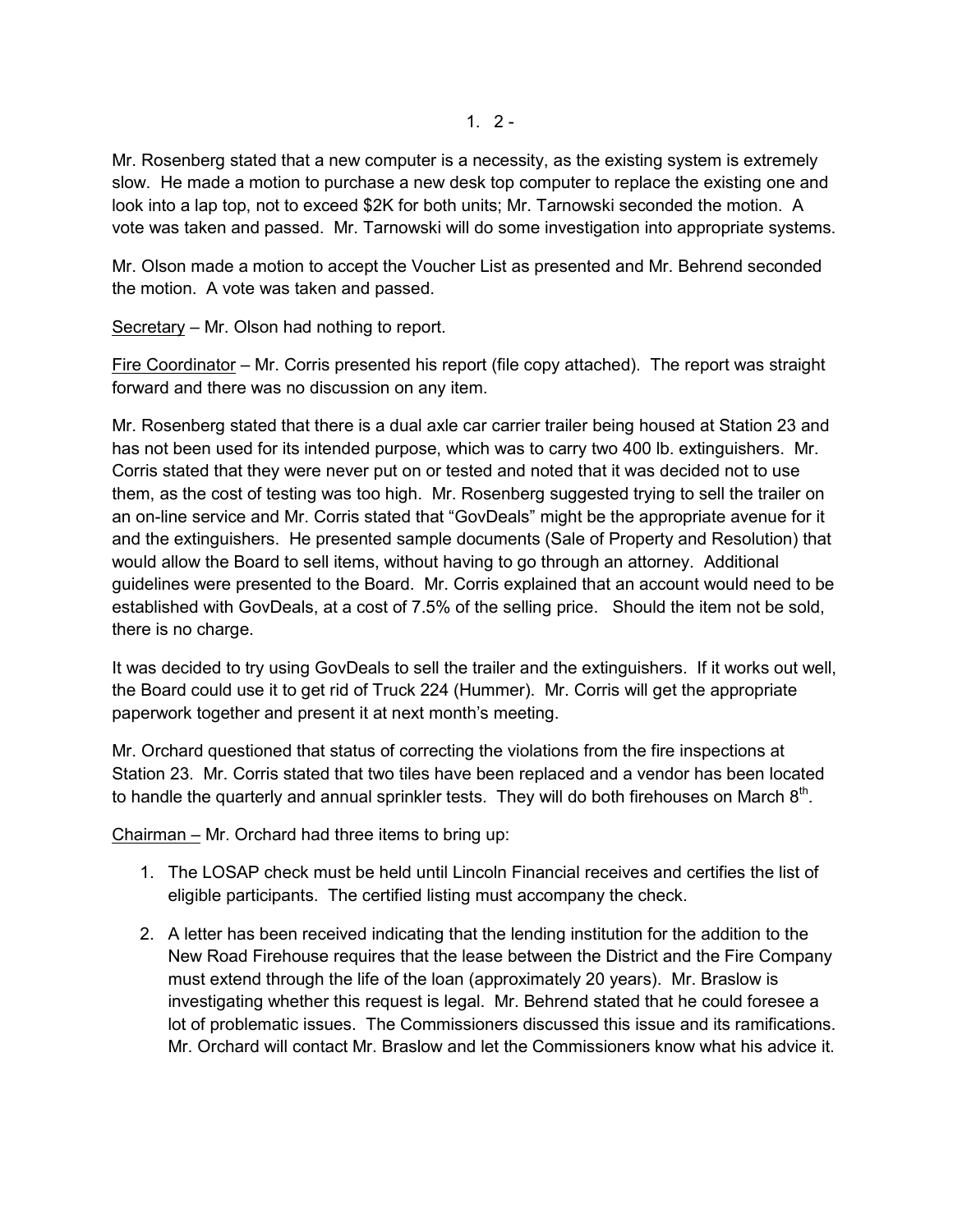3. A letter was received regarding the fire inspectors issue and a request for financial assistance. Mr. Rosenberg suggested writing a letter to the Township Administrator stating that the Board would provide \$40K of assistance and also that the five full-time deputy inspectors must be retained. Mr. Behrend noted that at the Joint Board meeting it was stated four inspectors would be able to handle the work load. Currently, the make up is four and a half part-time employees. The Commissioners discussed what options were available, should Mr. Watkins not accept their terms. It was noted that there seems to be a lot of conflicting information coming from the Administrator. Mr. Rosenberg stated that it might be more advantageous to work through the Township Committee.

Mr. Behrend suggested that a letter be written to Mr. Watkins, responding to his letter and indicating that it does not address the issues. It was decided that further discussion on this issue would be moved to an Executive Session prior to adjournment.

Chairman Orchard thanked everyone for coming out to vote for the budget and Commissioners Behrend and Tarnowski. He also thanked all the Commissioners for the work done the past year and what a pleasure it has been. Mr. Rosenberg stated that the working relationship with the Rescue Squad and Fire Company has made marked improvement in the past year.

## **Standing Committee Reports:**

*Fire Company Liaison –* Mr. Behrend did not have anything to report.

*Rescue Squad Liaison –* Mr. Tarnowski had nothing to report. He will continue as liaison.

*Public Relations –* Mr. Orchard stated that in a conversation with Mr. Lew Swartz, he would be willing to help the District out in any capacity, particularly at Station 23. Mr. Orchard suggested possibly assisting Mr. Behrend with the newsletter. As the Spring Newsletter is on the way to the printer and Wolfcat Productions are extremely helpful, additional help did not seem necessary. After a discussion about options, it was decided to ask Mr. Swatz if he would be interested in being the District's representative to the media and also to Township issues, as they relate to the fire service.

*State Association* – The meeting will be held this Saturday, March 6<sup>th</sup>, in Adelphia. Commissioners Orchard and Rosenberg will not be able to attend, due to a scheduled

received ,will probably be discussed. He reported that District 1 took care of the issue for all three districts and they have received their entitlements. Mr.Behrend will attend.

*Joint Board –* nothing to report.

*Insurance –* Mr. Orchard reported that a check for overpayment of \$2400+ was received. In addition, the \$13K discussed at last month's meeting, does not need to be paid.